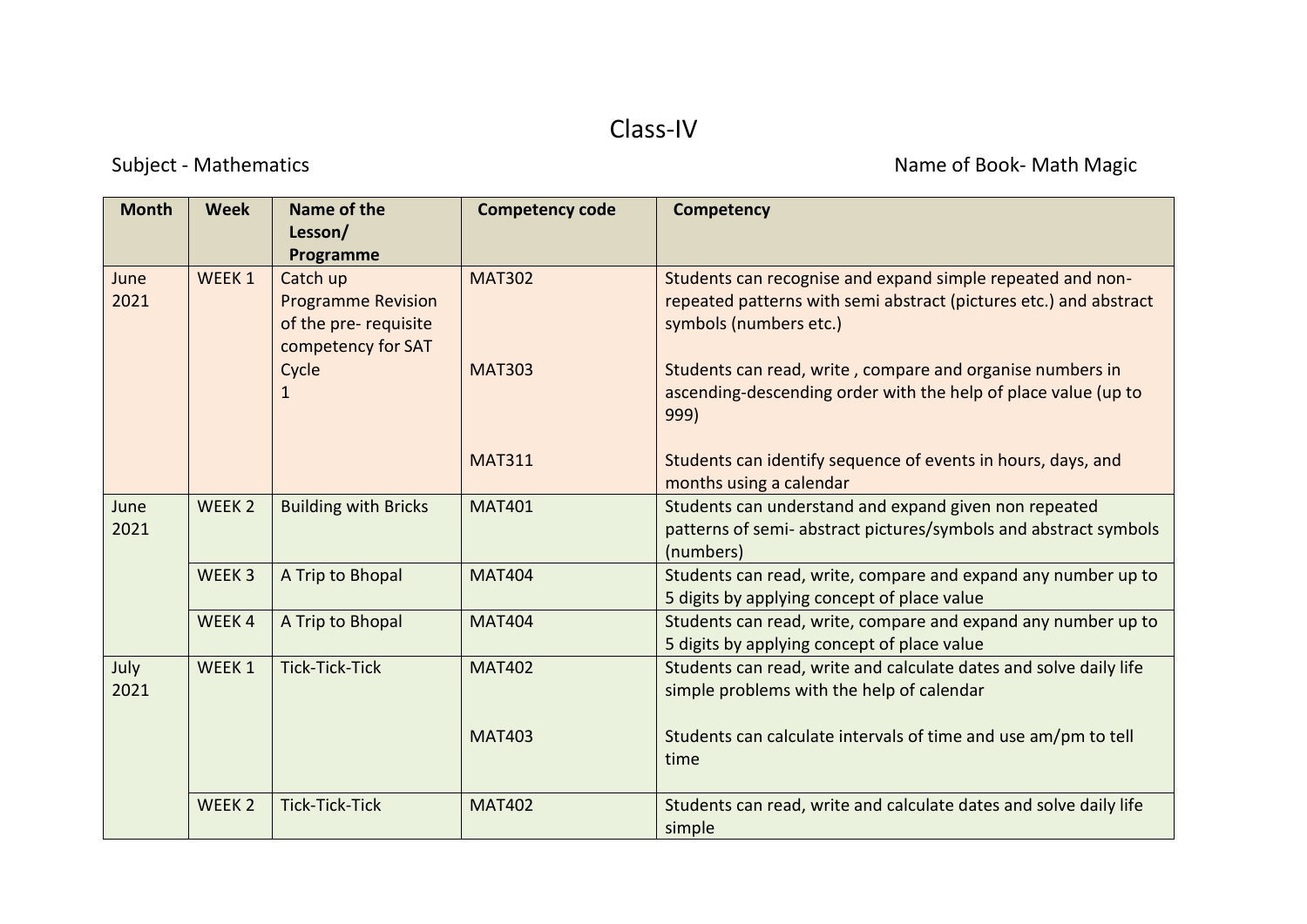|             | WEEK <sub>3</sub><br>WEEK4 | The Way the World<br>Looks<br>The Way the World                                                      | <b>MAT403</b><br><b>MAT405</b><br><b>MAT405</b>                  | Students can calculate intervals of time and use am/pm to tell<br>time<br>Students can identify objects using names of 3D shapes (cube,<br>cuboid, cylinder, cone, sphere)<br>Students can identify objects using names of 3D shapes (cube,                                                                |
|-------------|----------------------------|------------------------------------------------------------------------------------------------------|------------------------------------------------------------------|------------------------------------------------------------------------------------------------------------------------------------------------------------------------------------------------------------------------------------------------------------------------------------------------------------|
|             |                            | Looks                                                                                                |                                                                  | cuboid, cylinder, cone, sphere)                                                                                                                                                                                                                                                                            |
|             |                            |                                                                                                      | 1 <sup>st</sup> Student Assessment Test in the last week of July |                                                                                                                                                                                                                                                                                                            |
|             |                            |                                                                                                      |                                                                  | As per syllabus covered/content taught in the month of June & July                                                                                                                                                                                                                                         |
|             |                            |                                                                                                      |                                                                  | Saturday of every alternative week will be a joyful Saturday.                                                                                                                                                                                                                                              |
|             |                            |                                                                                                      |                                                                  | <b>Catch up Programme Precompetency for Revision SAT Session</b>                                                                                                                                                                                                                                           |
| August 2021 | WEEK 1                     | Catch up<br>Programme<br>Revision of the<br>pre-requisite<br>competency for<br><b>SAT Cycle</b><br>1 | <b>MAT307</b><br><b>MAT309</b>                                   | Students can multiply any two digit numbers with one digit<br>(initially as repeated addition and then with the help of tables up<br>to $10$ )<br>Students can divide numbers up to 99 by a single digit number<br>(initially as repeated subtraction and then with the help of table)<br>without reminder |
| August 2021 | WEEK <sub>2</sub>          | <b>Tables and Shares</b><br><b>Tables and Shares</b>                                                 | <b>MAT406</b>                                                    | Students can multiply and divide 3 digit numbers with 2 digit<br>numbers using tables up to 15 and can divide 3 digit numbers by<br>one digit number                                                                                                                                                       |
|             |                            |                                                                                                      | <b>MAT407</b>                                                    | Students can solve daily life problems by applying multiplication,<br>division, addition and subtraction                                                                                                                                                                                                   |
|             | WEEK <sub>3</sub>          | <b>Tables and Shares</b>                                                                             | <b>MAT406</b><br><b>MAT407</b>                                   | Students can multiply and divide 3 digit numbers with 2 digit<br>numbers using tables up to 15 and can divide 3 digit numbers by<br>one digit number<br>Students can solve daily life problems by applying multiplication,                                                                                 |
|             |                            |                                                                                                      |                                                                  | division, addition and subtraction                                                                                                                                                                                                                                                                         |
|             | WEEK4                      | <b>Tables and Shares</b>                                                                             | <b>MAT406</b>                                                    | Students can multiply and divide 3 digit numbers with 2 digit<br>numbers using tables up to 15 and can divide 3 digit numbers by                                                                                                                                                                           |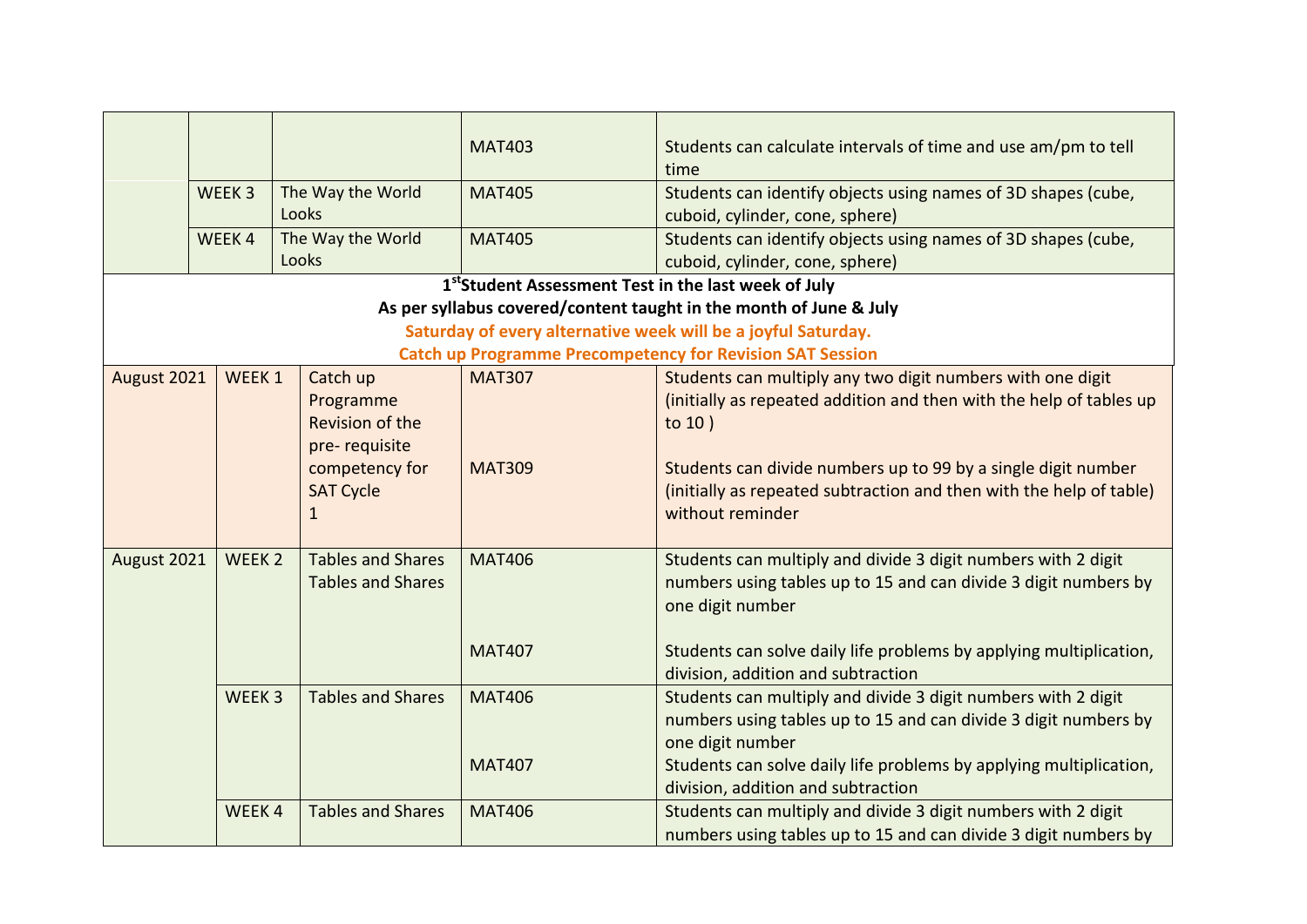|                    |                   |                 |               | one digit number                                                                                                                                     |
|--------------------|-------------------|-----------------|---------------|------------------------------------------------------------------------------------------------------------------------------------------------------|
|                    |                   |                 | <b>MAT407</b> | Students can solve daily life problems by applying multiplication,<br>division, addition and subtraction                                             |
| September,<br>2021 | WEEK 1            | The Junk Seller | <b>MAT408</b> | Students can solve daily life simple problems related to money<br>and spending/savings/etc.                                                          |
|                    |                   |                 | <b>MAT406</b> | Students can multiply and divide 3 digit numbers with 2 digit<br>numbers using tables up to 15 and can divide 3 digit numbers by<br>one digit number |
|                    |                   |                 | <b>MAT407</b> | Students can solve daily life problems by applying multiplication,<br>division, addition and subtraction                                             |
|                    | WEEK <sub>2</sub> | The Junk Seller | <b>MAT408</b> | Students can solve daily life simple problems related to money<br>and spendings/savings/etc.                                                         |
|                    |                   |                 | <b>MAT406</b> | Students can multiply and divide 3 digit numbers with 2 digit<br>numbers using tables up to 15 and can divide 3 digit numbers by<br>one digit number |
|                    |                   |                 | <b>MAT407</b> | Students can solve daily life problems by applying multiplication,<br>division, addition and subtraction                                             |
|                    | WEEK <sub>3</sub> | The Junk Seller | <b>MAT408</b> | Students can solve daily life simple problems related to money<br>and spendings/savings/etc.                                                         |
|                    |                   |                 | <b>MAT406</b> | Students can multiply and divide 3 digit numbers with 2 digit<br>numbers using tables up to 15 and can divide 3 digit numbers by<br>one digit number |
|                    |                   |                 | <b>MAT407</b> | Students can solve daily life problems by applying multiplication,<br>division, addition and subtraction                                             |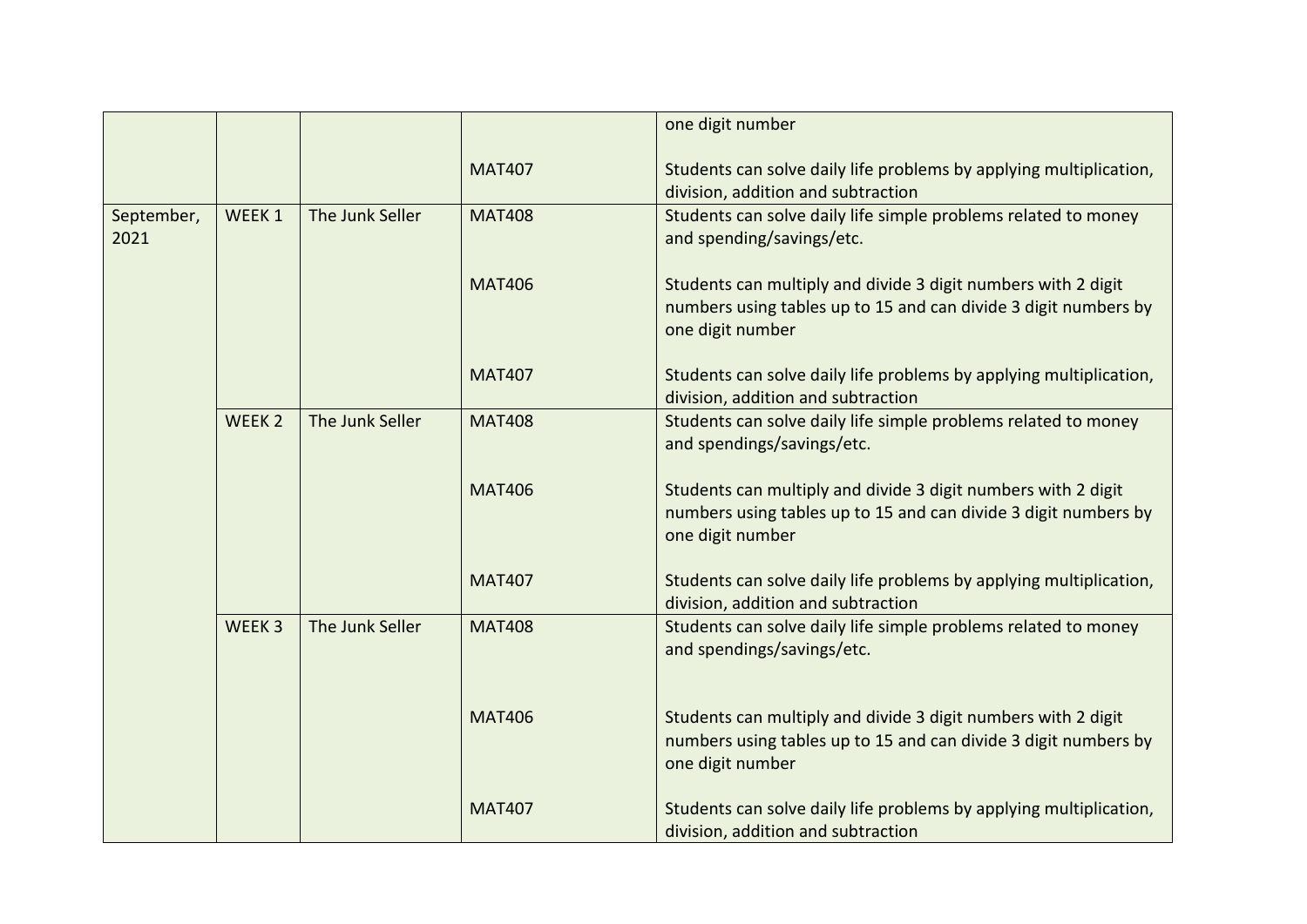|                  | WEEK4             | The Junk Seller                                                                                                        | <b>MAT408</b> | Students can solve daily life simple problems related to money<br>and spending/savings/etc.                                                                                                                                                        |
|------------------|-------------------|------------------------------------------------------------------------------------------------------------------------|---------------|----------------------------------------------------------------------------------------------------------------------------------------------------------------------------------------------------------------------------------------------------|
|                  |                   |                                                                                                                        |               | <b>Revision and Exam</b>                                                                                                                                                                                                                           |
|                  |                   |                                                                                                                        | <b>MAT406</b> | Students can multiply and divide 3 digit numbers with 2 digit<br>numbers using tables up to 15 and can divide 3 digit numbers by<br>one digit number                                                                                               |
|                  |                   |                                                                                                                        | <b>MAT407</b> | Students can solve daily life problems by applying multiplication,<br>division, addition and subtraction                                                                                                                                           |
|                  |                   |                                                                                                                        |               | 2nd Student Assessment Test in the last week of September                                                                                                                                                                                          |
|                  |                   |                                                                                                                        |               | Saturday of every alternative week will be a joyful Saturday.                                                                                                                                                                                      |
| October,<br>2021 | WEEK <sub>1</sub> | Catch up<br>Programme<br><b>Revision of the</b><br>pre-requisite<br>competency for<br><b>SAT Cycle</b><br>$\mathbf{1}$ | <b>MAT306</b> | Students can measure length in metres and centimetres, weight<br>in kilogram and capacity in non standard units                                                                                                                                    |
| October,<br>2021 | WEEK <sub>2</sub> | Halves and<br><b>Quarters</b>                                                                                          | <b>MAT410</b> | Students can represent and identify following fractions: 1/2,1/4,<br>1/3, 3/4,4/4 as shaded part and write fractions for the given<br>shaded part                                                                                                  |
|                  | WEEK <sub>3</sub> | Long and Short                                                                                                         | <b>MAT409</b> | Students can measure length, weight and capacity using standard<br>units; and solve daily life simple problems based on them; and<br>convert between units (e.g. meters and centimeters, kilometer,<br>grams and kilograms, liters and mililiters) |
|                  | WEEK4             | Long and Short                                                                                                         | <b>MAT409</b> | Students can measure length, weight and capacity using standard                                                                                                                                                                                    |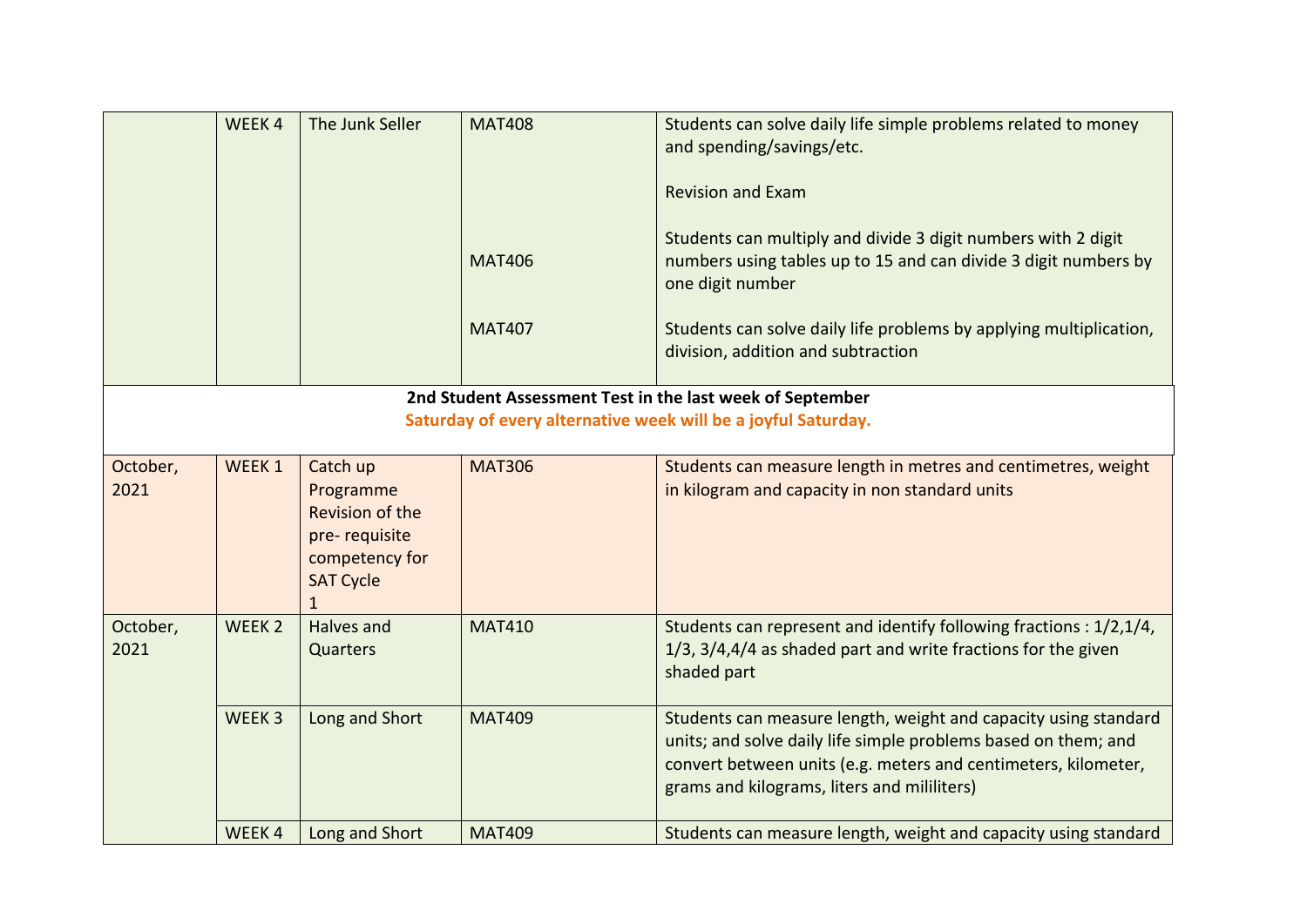|                    |                   |                                                          |                   | units; and solve daily life simple problems based on them; and<br>convert between units (e.g. meters and centimeters, kilometer,<br>grams and kilograms, liters and mililiters)                                                                    |
|--------------------|-------------------|----------------------------------------------------------|-------------------|----------------------------------------------------------------------------------------------------------------------------------------------------------------------------------------------------------------------------------------------------|
| November<br>2021   | WEEK 1            | How Heavy? How<br>Light?                                 | <b>MAT409</b>     | Students can measure length, weight and capacity using standard<br>units; and solve daily life simple problems based on them; and<br>convert between units (e.g. meters and centimeters, kilometer,<br>grams and kilograms, liters and mililiters) |
|                    | WEEK <sub>2</sub> | How Heavy? How<br>Light?                                 | <b>MAT409</b>     | Students can measure length, weight and capacity using standard<br>units; and solve daily life simple problems based on them; and<br>convert between units (e.g. meters and centimeters, kilometer,<br>grams and kilograms, liters and mililiters) |
|                    | WEEK <sub>3</sub> | How Heavy? How<br>Light?                                 | <b>MAT409</b>     | Students can measure length, weight and capacity using standard<br>units; and solve daily life simple problems based on them; and<br>convert between units (e.g. meters and centimeters, kilometer,<br>grams and kilograms, liters and mililiters) |
|                    | WEEK4             | How Heavy? How<br>Light?                                 | <b>MAT409</b>     | Students can measure length, weight and capacity using standard<br>units; and solve daily life simple problems based on them; and<br>convert between units (e.g. meters and centimeters, kilometer,<br>grams and kilograms, liters and mililiters) |
|                    |                   |                                                          | <b>Assessment</b> | Saturday of every alternative week will be a joyful Saturday.                                                                                                                                                                                      |
|                    |                   |                                                          |                   |                                                                                                                                                                                                                                                    |
| December, 2<br>021 | WEEK 1            | Catch up<br>Programme<br>Revision of the                 | <b>MAT306</b>     | Students can measure length in metres and centimetres, weight<br>in kilogram and capacity in non standard units                                                                                                                                    |
|                    |                   | pre-requisite<br>competency for<br><b>SAT Cycle</b><br>1 | <b>MAT308</b>     | Students can identify 2D shapes with their names (triangle,<br>square, rectangle, circle) and recognise their features like arms,<br>corners, angles etc                                                                                           |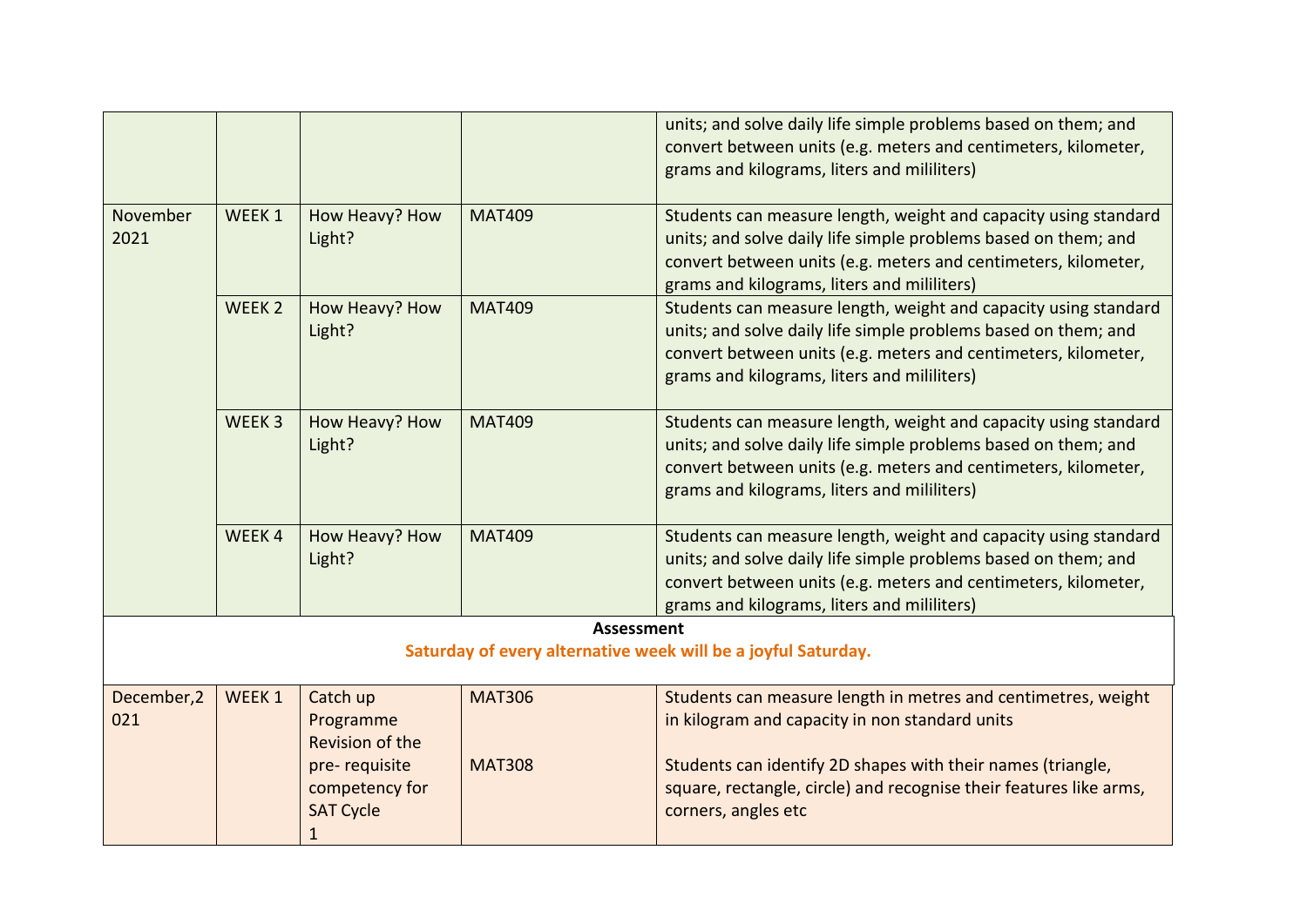| December, 2<br>021 | WEEK <sub>2</sub> | <b>Jugs and Mugs</b>     | <b>MAT409</b> | Students can measure length, weight and capacity using standard<br>units; and solve daily life simple problems based on them; and<br>convert between units (e.g. meters and centimeters, kilometer,<br>grams and kilograms, liters and mililiters) |  |  |
|--------------------|-------------------|--------------------------|---------------|----------------------------------------------------------------------------------------------------------------------------------------------------------------------------------------------------------------------------------------------------|--|--|
|                    | WEEK <sub>3</sub> | <b>Jugs and Mugs</b>     | <b>MAT409</b> | Students can measure length, weight and capacity using standard<br>units; and solve daily life simple problems based on them; and<br>convert between units (e.g. meters and centimeters, kilometer,<br>grams and kilograms, liters and mililiters) |  |  |
|                    | WEEK4             | <b>Carts and Wheels</b>  | <b>MAT411</b> | Students can calculate and solve daily life simple problems of<br>perimeter (with the help of thread etc.)                                                                                                                                         |  |  |
| January            | WEEK 1            | <b>Winter Vacation</b>   |               |                                                                                                                                                                                                                                                    |  |  |
| 2022               | WEEK <sub>2</sub> | <b>Winter Vacation</b>   |               |                                                                                                                                                                                                                                                    |  |  |
|                    | WEEK <sub>3</sub> | <b>Fields and Fences</b> | <b>MAT412</b> | Students can calculate and solve daily life simple problems of<br>area (with help of grid)                                                                                                                                                         |  |  |
|                    | WEEK4             | <b>Fields and Fences</b> | <b>MAT412</b> | Students can calculate and solve daily life simple problems of<br>area (with help of grid)                                                                                                                                                         |  |  |
|                    | <b>Assessment</b> |                          |               |                                                                                                                                                                                                                                                    |  |  |
|                    |                   |                          |               | Saturday of every alternative week will be a joyful Saturday.                                                                                                                                                                                      |  |  |
|                    |                   |                          |               |                                                                                                                                                                                                                                                    |  |  |
|                    |                   |                          |               |                                                                                                                                                                                                                                                    |  |  |
| February           | WEEK 1            | Catch up                 | <b>MAT301</b> | Students can divide pictures in two identical halves with a line                                                                                                                                                                                   |  |  |
| 2022               |                   | Programme                |               |                                                                                                                                                                                                                                                    |  |  |
|                    |                   | <b>Revision of the</b>   |               | Students can use tally marking to record data, interpret pictorial                                                                                                                                                                                 |  |  |
|                    |                   | pre-requisite            | <b>MAT313</b> | representation and can draw simple inferences e.g., which is                                                                                                                                                                                       |  |  |
|                    |                   | competency for           |               | more, which is less                                                                                                                                                                                                                                |  |  |
|                    |                   | <b>SAT Cycle</b>         |               |                                                                                                                                                                                                                                                    |  |  |
| February           | WEEK <sub>2</sub> | <b>Fields and Fences</b> | <b>MAT413</b> | Students can complete half figures and identify mirror images                                                                                                                                                                                      |  |  |